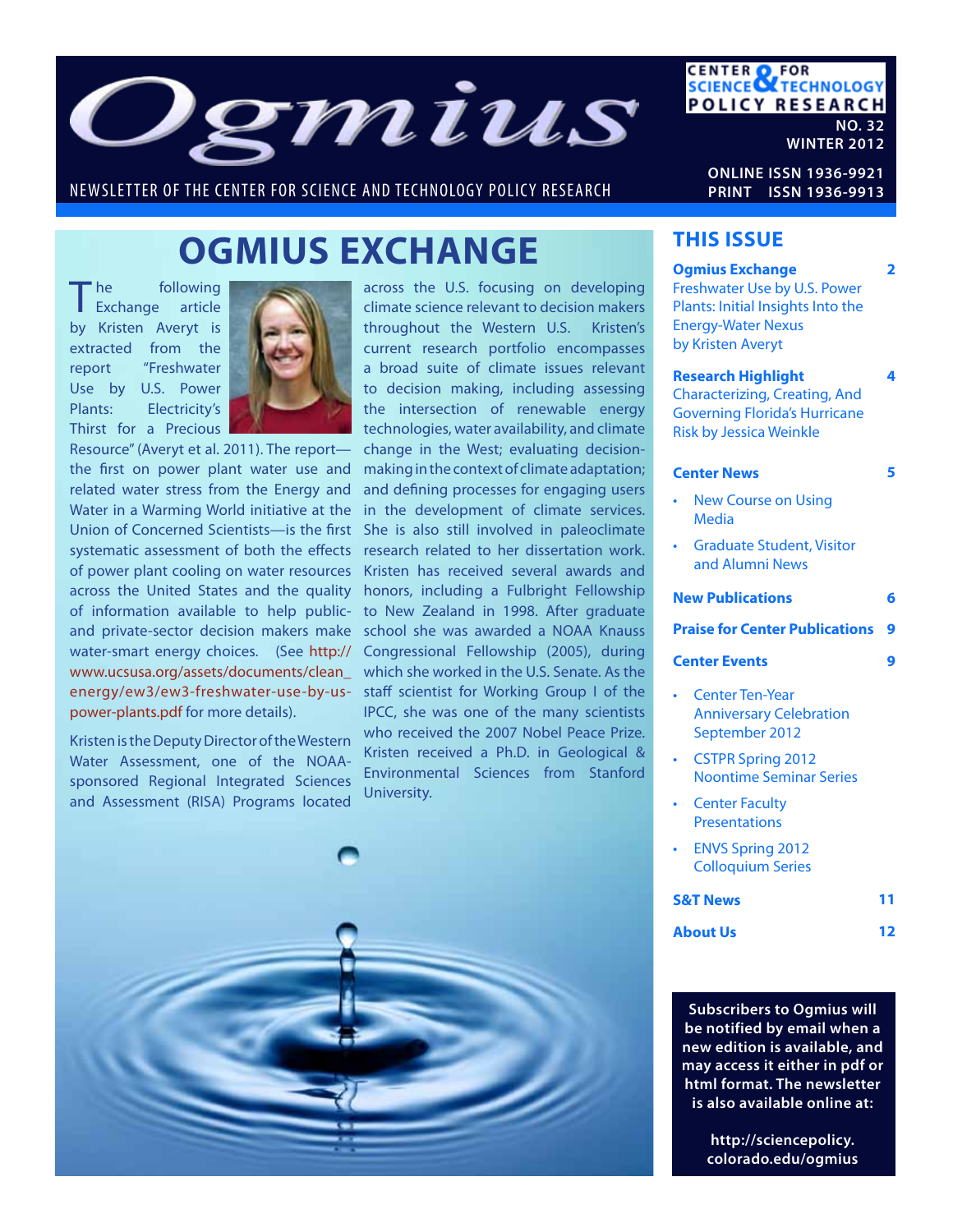# **FRESHWATER USE BY U.S. POWER PLANTS: INITIAL INSIGHTS INTO THE ENERGY-WATER NEXUS by Kristen Averyt**

Every minute, all the power plants in the United States take in about three times as much water as flows over Niagara Falls. The nation's thermoelectric power plants—which boil water to create steam, which in turn drives turbines to produce electricity withdraw as much water as farms, and more than four times as much as all U.S. residents. That means lighting rooms, powering computers and TVs, and running appliances requires more water, on average, than the total amount we use in our homes washing dishes and clothes, showering, flushing toilets, and watering lawns and gardens. Simply, generating electricity requires a lot of water.

The amount of water necessary depends on the type of power plant: a nuclear power plant uses 8 times as much water per kWh as a natural gas plant, and about 10% more than a coalfired power plant. Some renewable technologies also require water. Thermal solar plants use as much water as a coal plant per kWh, but wind power uses little to no water. So choices about fuel type and cooling technology have implications for local and regional water

sources, and low-carbon does not always mean low-water.

In parts of the U.S., water demand from power plants is combining with pressure from growing populations and other needs and straining water resources—especially during droughts and heat waves. The current drought in Texas is creating tension among farmers, cities, and power plants across the state. At least one plant had to cut its output, and some plants had to pipe in water from new sources. The state power authority warned that several thousand MW of electrical capacity might go offline if the drought persists into spring of 2012. Proposed power plants have also taken hits over water needs. Local concerns about water use have scuttled planned facilities in Arizona, Idaho, Virginia, and elsewhere. Developers of proposed water-cooled concentrating solar plants in California and Nevada have run into opposition, driving them toward dry cooling instead.



Unfortunately, identifying potential vulnerabilities associated with the nexus between water and energy resources has been problematic, as annual water use statistics reported by power plant operators to the U.S. Energy Information Administration (EIA) contain significant inconsistencies, errors, and gaps. Recognizing this problem, we profiled the water use characteristics of virtually every electricity generator in the U.S., and estimated water use (withdrawal and consumption) of those generators based on their reported annual generation in 2008.

**A nuclear power plant uses 8 times as much water per kWh as a natural gas plant, and about 10% more than a coal-fired power plant.**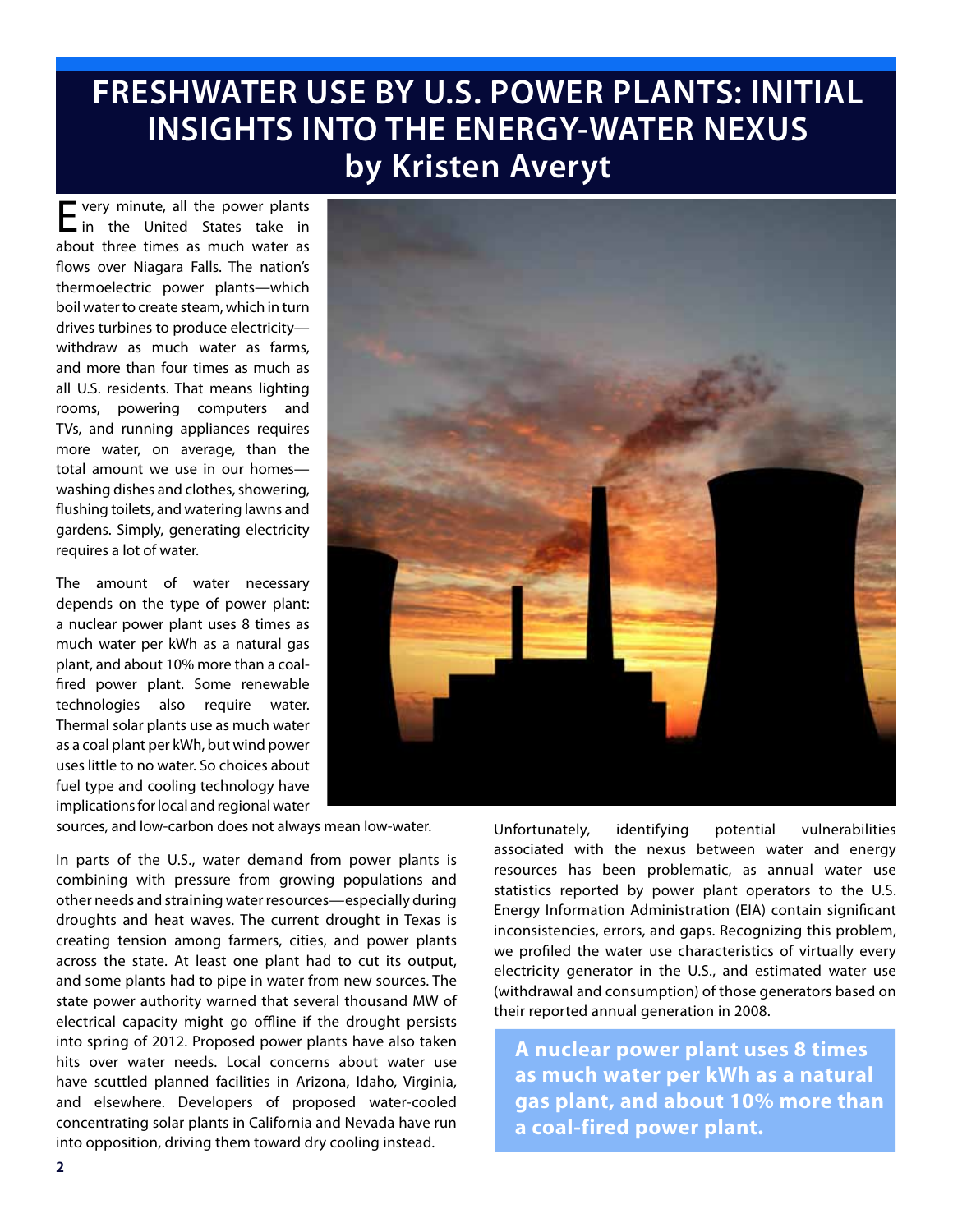Our results show that power plants that did not report their water use to the EIA accounted for 28–30% of total freshwater withdrawals by the electricity sector, and at least 24–31% of freshwater consumption. Some regions of the country did better than others. State-wide reported freshwater use by power plants fell outside the bounds suggested by our analysis in 22 states for withdrawal, and 38 states for consumption. The discrepancies were especially large in the Lower Colorado River and Southeast-Gulf regions, where plant operators



**Where Power Plants Drive Water-Supply Stress (Averyt et al. 2011)**

reported consumption five times greater—and withdrawals 30% less—than median water-use values would suggest. Such inconsistencies in data can significantly hinder efforts to assess risks to both electricity and water systems.

Fortunately, comparison of our analysis with the reported data allowed us to specify where the EIA can improve its water data intake process so that the information is more useful for planning in the energy and water sectors. Indeed, the EIA is addressing many of the issues outlined in our analysis in its 2010 dataset.

Based on our analysis, every day in 2008, water-cooled thermoelectric power plants in the United States withdrew 60 billion to 170 billion gallons (180,000 to 530,000 acrefeet) of freshwater from rivers, lakes, streams, and aquifers, and consumed 2.8 billion to 5.9 billion gallons (8,600 to 18,100 acre-feet) of that water. Our nation's large coal fleet alone was responsible for 67% of those withdrawals, and 65% of that consumption. Power plants withdrew 84% of their cooling water from rivers and lakes; the balance came mainly from the ocean.

Plants in the East generally withdrew more freshwater per kWh than plants in the West: freshwater withdrawal intensity was 41 to 55 times greater in Virginia, North Carolina, Michigan, and Missouri than in Utah, Nevada, and California. The difference is caused by the relative lack of water efficient technologies in Eastern cooling systems, and the use of non-traditional water sources (e.g. wastewater) by some Western power plants.

Using the results of our analysis, we assessed the stress that power plant water use placed on water systems across over 2,000 U.S. watersheds using the Water Supply and Stress Index (WaSSI). Based on our analysis, in 2008, 400 out of 2,106 watersheds across the country were experiencing

**Every day in 2008, water-cooled thermoelectric power plants in the United States withdrew 60 billion to 170 billion gallons of freshwater from rivers, lakes, streams, and aquifers, and consumed 2.8 billion to 5.9 billion gallons of that water.** 

water-supply stress. Power plants, by tapping these water resources for cooling purposes, appeared to contribute to water-supply stress in about 80 of these watersheds.

These initial water stress results should serve as an indicator of places to dig deeper and really take a critical look at the nature of water supply and demand, and the role of electric power. For example, in the Southwest, freshwater withdrawals by power plants are relatively small (5%), and little water stress is indicated. But, conflicts over water involving the energy sector may become more problematic in the future. Water availability in the region is a zero-sum game: surface waters are generally considered to be overallocated, and groundwater levels are consistently declining. This leaves little room to accommodate increasing demands for water resources that growing populations will bring, and the imminent deleterious impacts to water supplies driven by climate change.

Kristen Averyt, Ph.D. Western Water Assessment CIRES, University of Colorado kristen.averyt@noaa.gov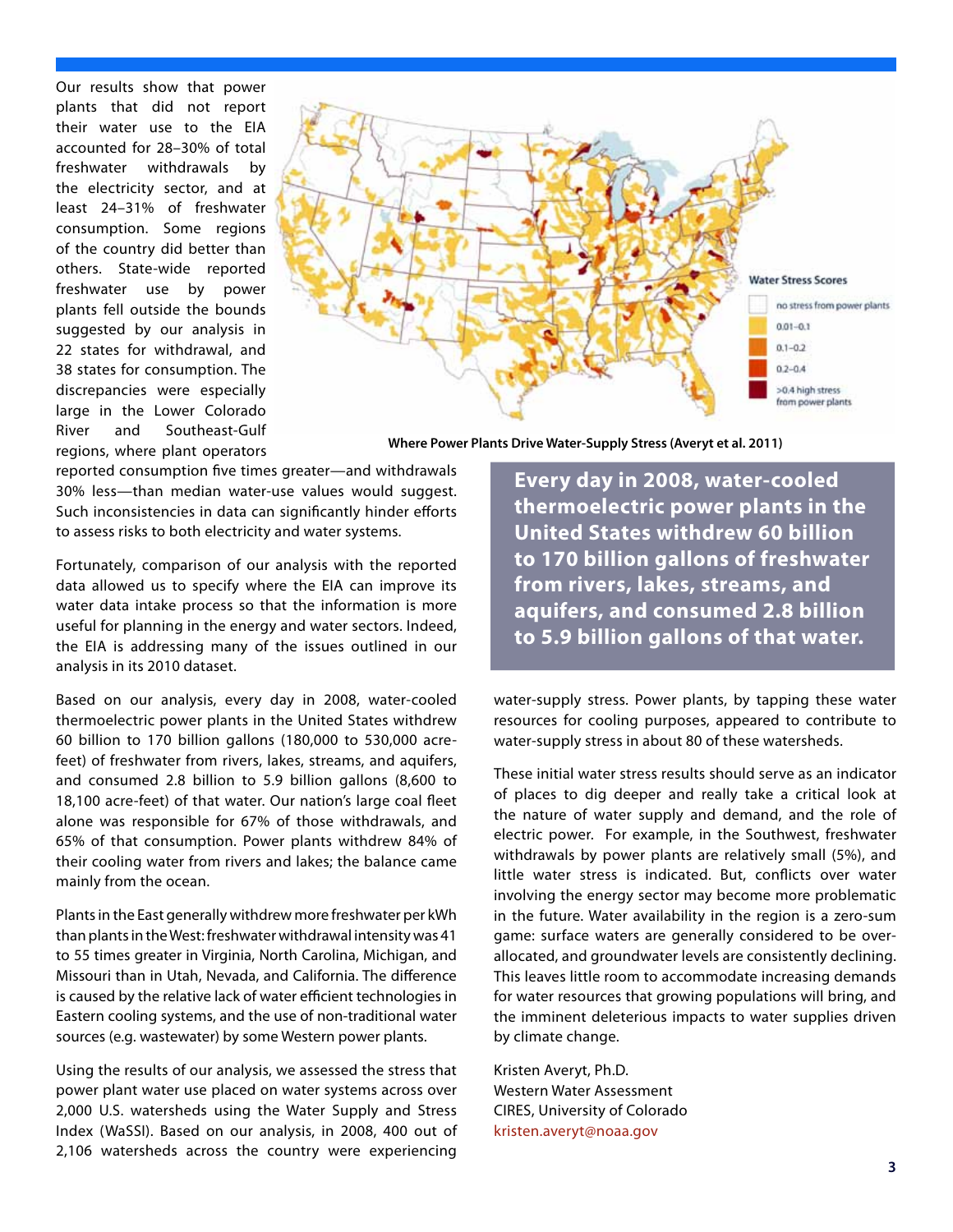### **RESEARCH HIGHLIGHT CHARACTERIZING, CREATING, AND GOVERNING FLORIDA'S HURRICANE RISK by Jessica Weinkle**

This Research Highlight is by Center graduate student Jessica Weinkle. Jessica is a doctoral student<br>at the University of Colorado at Boulder. She holds a master's degree in Climate and Society from Columbia University and a bachelor's degree in zoology from the University of Texas at Austin. Her master's research focused on hurricane risk and, separately, climate change risk perception in South Florida. Jessica's dissertation work, described in this Research Highlight, examines the scientific, political, and social processes of characterizing Florida hurricane risk and windstorm insurance ratemaking.



Florida is highly susceptible to hurricane landfall. Insurance is the predominant means used to manage property losses that occur during these events. In recent decades, public outcry about the rising cost of insurance has led policy makers to reexamine the insurance regime in an effort to reconcile the conflict between the public goals of availability and affordability and the economic sustainability of insurers. Ten years ago, the Florida legislature created Citizens Property Insurance Corporation [Citizens] with the goal of increasing the availability of affordable property insurance. However, insurance costs and public resentment continue to rise, a situation termed in Congress as a 'homeowners insurance crisis.'

Since the early 1990s, perceptions of the Florida hurricane risk have changed for at least four reasons. First, climate change became a prioritized political and scientific matter and part of popular discourse. Second, Hurricane Andrew's landfall south of Miami, FL in 1992 was the greatest natural disaster loss at the time and heightened insurers' concern of insolvency. Third, shortly thereafter, catastrophe modeling became broadly accepted in the insurance industry, changing the process of characterizing risk from one based on historical loss to one of anticipating future losses. Fourth, the federal government moved to expand mortgage lending to properties with affordable housing characteristics.

The effects of human-caused climate change on hurricane insured losses have been a point of contentious debate in the scientific community. While much evidence concludes that the rising cost of hurricane landfalls is due to societal changes, many insurance experts contend that the potential affects of climate change on losses justify its inclusion as a variable in catastrophe models. Because great economic stakes are tied to the models' estimates, catastrophe models have become the subject of intense debates that at times conflate science and politics. Nonetheless, ratemaking is inherently a political process that seeks to incorporate social objectives, such as affordable housing, into the pricing of insurance. Affordability (a social value) and insurability (a technological limitation)



can conflict in practice and the right rate is some negotiated balance between these two competing ends. The inability to clearly define the probabilities of hurricane risk challenges Citizens' ability to meet the goal of affordable property insurance because as uncertainty about the risk increases, meeting criteria of insurability means that rates should increase to decrease the probability of insolvency, and as a consequence affordability decreases.

This dissertation seeks to inform the ratemaking decision process by gleaning insight from three research projects. First, global hurricane landfall characteristics are analyzed to assess and quantify risks based on the historical record. Second, the dissertation conducts an evaluation of Florida windstorm rate policies in terms of insurability and affordability to document how trade-offs are made in practice in the face of uncertainty, politics and economics. Lastly, a policy appraisal of Citizen's progress toward meeting its legislatively mandated goals seeks to develop a suite of options for how decision makers might effectively compromise between various publiclystated goals for Florida's hurricane policies.

Jessica Weinkle jessica.weinkle@colorado.edu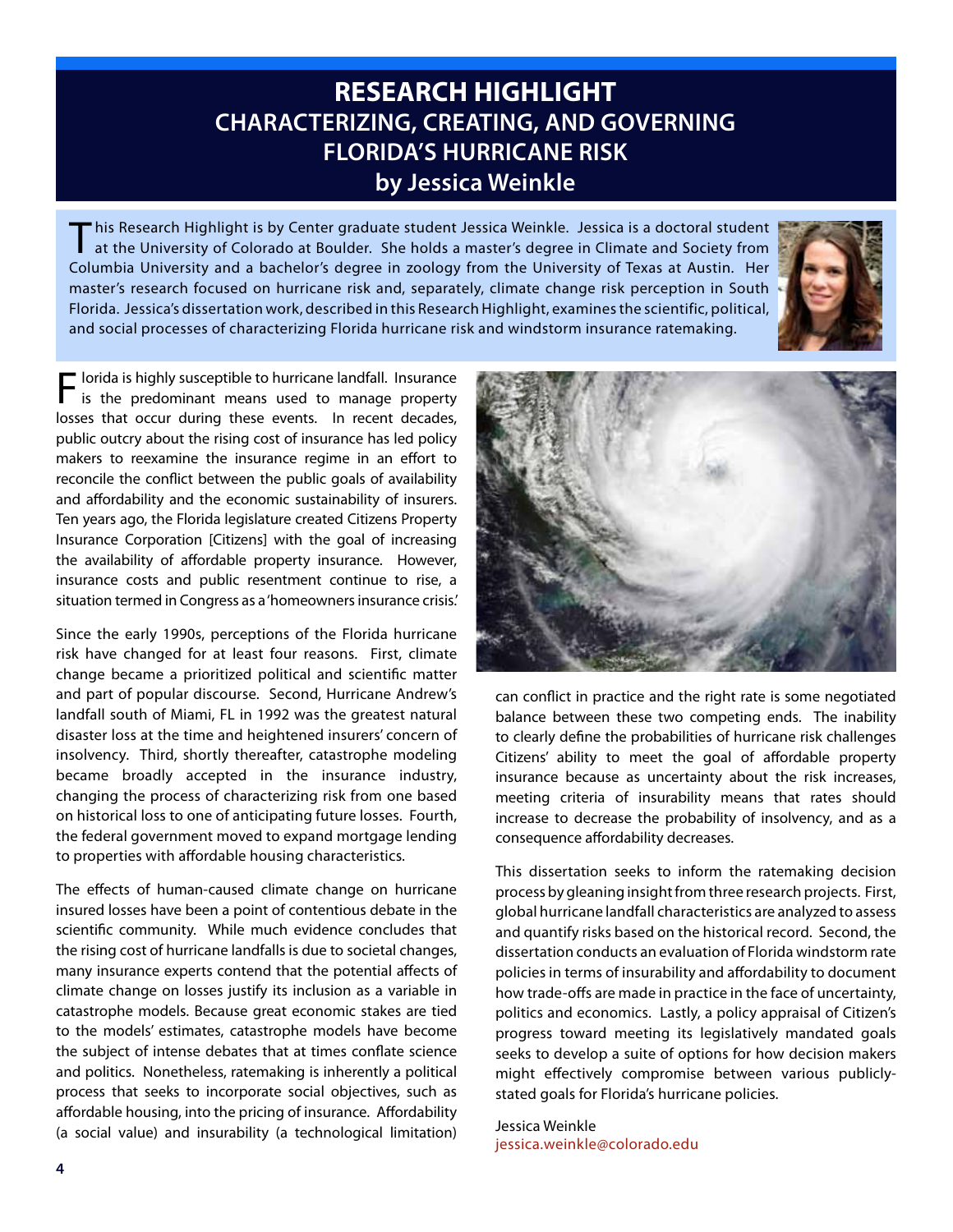## **CENTER NEWS New Course on Using Media to Communicate Positive Solutions for Climate Change**

\* STPR faculty member Max Boykoff will be collaborating with Beth Osnes of CU's Theater and Dance department to offer a new course this spring, "Inside the Greenhouse: Using Media to Communicate Positive Solutions for Climate Change" (http://sciencepolicy.colorado.edu/students/ envs4100-01). The interdisciplinary course will combine Osnes's narrative theory with the science, politics and policy of climate change taught by Boykoff. Boykoff was highlighted in New York Times Andrew Revkin's blog on the new course:

This week, at the University of Colorado, Boulder, Professor Beth Osnes from the Department of Theater and Dance and I begin teaching a new interdisciplinary course called 'Inside the Greenhouse.' (We are embarking on this interdisciplinary effort thanks to funding from local residents Grace and Gordon Gamm.)

In the class, we'll be working to understand and engage with how climate issues are/can be communicated and framed, by analyzing previously created expressions from a variety of media (interactive theater, film, fine art, performance art, television programming, blogs for examples) and then we'll be creating a show by the same name that'll contain interviews and student work. Our program 'Inside the Greenhouse' will be produced also in the spirit of the James Lipton-led 'Inside the Actors Studio' [a course at my school, Pace University] that has been such an effective vehicle for interrogating and enhancing the 'process' behind the 'product' of performance content.



At present, Beth and I have 40 eager students from a variety of majors and disciplines signed up for the course, with others on a waiting list to get in. Based on early feedback that we've received on the course plans, students seem like they're aching for these new opportunities to improve on what Dan Kahan has called "the cultural meaning of how the issue is framed". In other words, through our collaborative work over the semester, we are going to work to "break the Nerd Loop" as Randy Olson puts it, and find resonance with everyday people.

Read more at: http://dotearth.blogs.nytimes. com/2012/01/18/climate-in-classrooms/#more-41865.

## **CENTER NEWS Graduate Student, Visitor and Alumni News**

John Berggren gave a talk at the Upper<br>J Colorado River Basin Water Forum in ohn Berggren gave a talk at the Upper Grand Junction on October 31st titled "Addressing Uncertainty and Discussing Institutional Reform in the Colorado River Basin under a Changing Climate." He also attended the 2011 Annual Meeting of the



Colorado River Water Users Association in Las Vegas December 14-16.

Kelsey Cody completed his M.S. in Environmental Studies in the Water and Society track/secondary core under Doug Kenney. The title of his thesis is "Climate Change, Growth, and Regional

*John Berggren*



*Kelsey Cody*

Integration: Lessons for Colorado's Front Range Municipal and Industrial Water Providers." Kelsey is moving on to the Ph.D. program in ENVS (his dissertation is related to adaptation) and teaching with the Program for Writing and Rhetoric. Congrats Kelsey!!

The Center welcomes Sarah Trainor, a visitor from the University of Alaska Fairbanks. At UA, Sarah is a Research Assistant Professor and also a coordinator at the Alaska Center for Climate Assessment and Policy. Sarah conducts research related to human dimensions of climate change in Alaska. She gave a talk in our Noontime Seminar series on March 5.



*Sarah Trainor*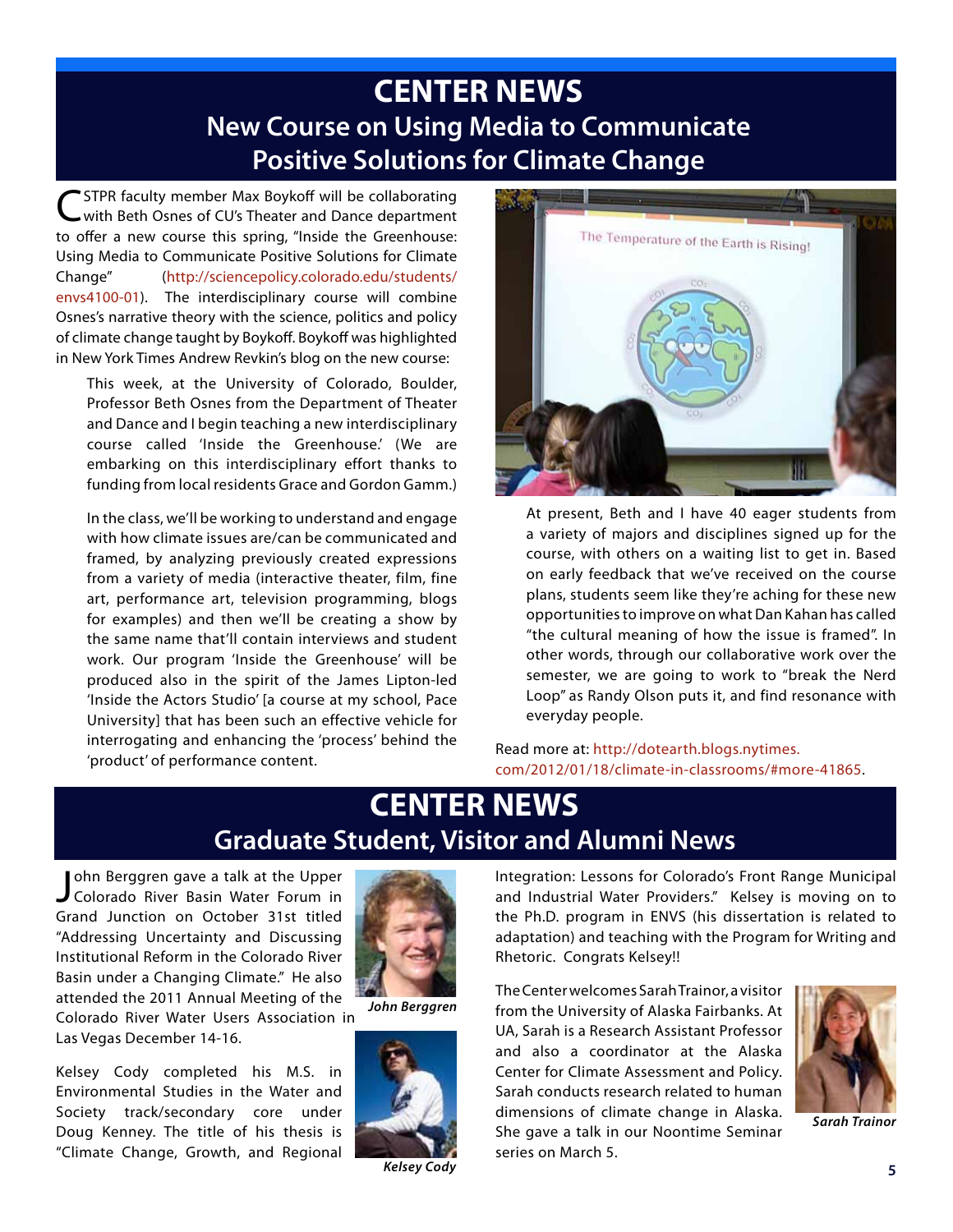### **NEW PUBLICATIONS**

**Anderson, R.F., D. Bronk, K.J. Davis, R.S. DeFries, A.S. Denning, L. Dilling, R.B. Jackson, A. Jacobson, S. Lohrenz, G. Marland, A.D. McGuire, G.A. McKinley, A.M. Michalak, C. Miller, B. Moore III, D.S. Ojima, B. O'Neill, J.T. Randerson, S.W. Running, C.L. Sabine, B. Sohngen, P.P. Tans, P.E. Thornton, S.C. Wofsy, and N. Zeng (2011), A U.S. Carbon Cycle Science Plan. A report of the University Corporation for** 



**Atmospheric Research supported by NASA, DOE, USDA, USGS, NOAA, NSF, and NIST , 69 pp., August, http://sciencepolicy. colorado.edu/admin/publication\_files/2011.29.pdf.**

Executive Summary: Understanding of the Earth's carbon cycle is an urgent societal need as well as a challenging intellectual problem. The impacts of human-caused changes on the global carbon cycle will be felt for hundreds to thousands of years. Direct observations of carbon stocks and flows, process-based understanding, data synthesis, and careful modeling are needed to determine how the carbon cycle is being modified, what the consequences are of these modifications, and how best to mitigate and adapt to changes in the carbon cycle and climate. The importance of the carbon cycle is accentuated by its complex interplay with other geochemical cycles (such as nitrogen and water), its critical role in economic and other human systems, and the global scale of its interactions.

The need for improved understanding of the global carbon cycle and better research coordination led to the development of the first U.S. Carbon Cycle Science Plan, published more than a decade ago. That document outlined a plan for land, atmosphere, and ocean observations; manipulative experiments; and Earth-system modeling to improve our understanding of the contemporary carbon cycle and our ability to predict its future.

The development of a new Plan was initiated by the U.S. Carbon Cycle Interagency Working Group (CCIWG) and the Carbon Cycle Science Steering Group (CCSSG), and outlines a strategy for refocusing U.S. carbon cycle research based on the current state of the science. The development of this Plan was led by a committee of 25 active members of the carbon cycle research community, and the result is intended to provide U.S. funding agencies with information on community-based research priorities for carbon cycle science over the next decade. The Plan emphasizes the long-lived, carbon-based greenhouse gases, carbon dioxide (CO2) and methane (CH4), and the major pools and fluxes of the global carbon cycle. The recommended research is global in scale, and there

is therefore a strong need for international cooperation and collaboration… Read more at **http://sciencepolicy. colorado.edu/admin/publication\_files/2011.29.pdf**.

**Boykoff, M. (2011), COP17: Global vs Local Solutions. Think Africa Press December 1, http://thinkafricapress. com/cop17/behalf-world.**

> Excerpt: Critical decisions about our collective future rapidly unfold in the interstices of human institutions and the environment. Prominently nested here are considerations about how we



protect ourselves from the climate - adaptation - and the climate from us - mitigation.

A number of scholars have worked to make sense of these high stakes, high profile and highly-politicised interactions. Among them, Simon Dalby has noted in his work, climate mitigation and adaptation decision-making pose significant challenges not just for the climate and environment, but also for the resilience of institutions as multiple scales of governance. Furthermore, climate change is a diffuse and global issue that reaches across many cultures and requires massive amounts of resources over many generations. Each of these characteristics have impeded substantive policy progress on contemporary climate change to date… Read more at **http:// thinkafricapress.com/cop17/behalf-world**.

**Boykoff, M. (2012), A dangerous shift in Obama's 'climate change' rhetoric, Washington Post, January 27, http://www.washingtonpost. c o m / o p i n i o n s / a - d a n g e r o u s shift-in-obamas-climate-changerhetoric/2012/01/26/gIQAYnwzVQ\_ story.html.**



Excerpt: What happened to "climate change" and "global

warming"? The Earth is still getting hotter, but those terms have nearly disappeared from political vocabulary. Instead, they have been replaced by less charged and more consumer-friendly expressions for the warming planet.

President Obama's State of the Union address Tuesday was a prime example of this shift. The president said "climate change" just once — compared with zero mentions in the 2011 address and two in 2010. When he did utter the phrase, it was merely to acknowledge the polarized atmosphere in Washington, saying, "The differences in this chamber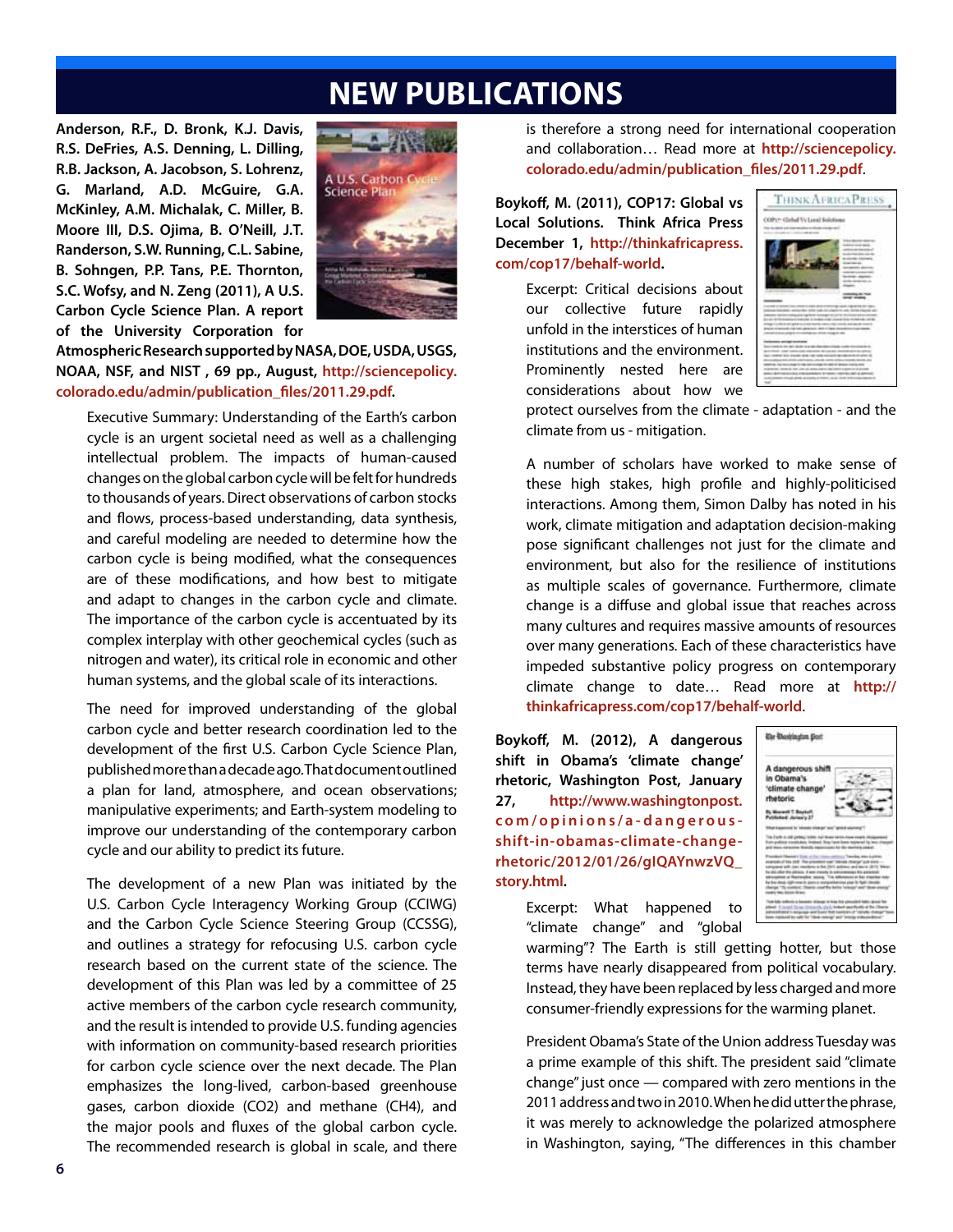may be too deep right now to pass a comprehensive plan to fight climate change." By contrast, Obama used the terms "energy" and "clean energy" nearly two dozen times ... Read more at **http://www.washingtonpost. com/opinions/a-dangerous-shift-in-obamas-climatechange-rhetoric/2012/01/26/gIQAYnwzVQ\_story.html.**

**Boykoff, M. (2012), Economies must grow for the climate change fight. The Guardian January 16, http://www. guardian.co.uk/environment/2012/ j a n / 1 6 / c l i m ate - c h a n g e - gre e n economy.**



Excerpt: These days, dormant climate policy in Washington D.C. is like Mitt Romney's coiffure: seemingly no prospects for

change. And, with the 2012 U.S. presidential election on the horizon, it seems there'll be little federal action for at least another year. In fact, debates among Republican presidential candidates earlier in January saw climate change mentioned only once. It was Romney himself who invoked "the c-word" when he reminded Newt Gingrich of his mistaken support for climate action in the form of cap and trade legislation (which Gingrich has since recanted).

But beyond the current wedge-issue politics and culture wars on offer with climate and environment issues, the "climate problem" suffers from a more powerful and enduring force: economic stagnation. As such, immediate worries of job security and economic well-being have taken precedence in the collective conscience and public discourse… Read more at **http://www.guardian.co.uk/ environment/2012/jan/16/climate-change-greeneconomy**.

**Morss, R.E., O.V. Wilhelmi, G.A. Meehl, and L. Dilling (2011), Improving Societal Outcomes of Extreme Weather in a Changing Climate: An Integrated Perspective. Annual Review of Environment and Resources, 36, pp. 1-25, http:// sciencepolicy.colorado.edu/admin/ publication\_files/2011.32.pdf.**



Abstract: Despite hazard mitigation efforts and scientific and technological advances, extreme weather events continue to cause substantial losses. The impacts of extreme weather result from complex interactions among physical and human systems across spatial and temporal scales. This article synthesizes current interdisciplinary knowledge about extreme weather, including temperature extremes (heat and cold waves), precipitation

and severe weather (including tropical cyclones). We discuss hydrometeorological aspects of extreme weather; projections of changes in extremes with anthropogenic climate change; and how social vulnerability, coping, and adaptation shape the societal impacts of extreme weather. We find four critical gaps where work is needed to improve outcomes of extreme weather: (a) reducing vulnerability; (b) enhancing adaptive capacity, including decisionmaking flexibility; (c) improving the usability of scientific information in decision making; and (d) understanding and addressing local causes of harm through participatory, community-based efforts formulated within the larger policy context… Read more at **http://sciencepolicy. colorado.edu/admin/publication\_files/2011.32.pdf**.

**Moser, S.C. and L. Dilling (2011), Communicating Climate Change: Closing the Science-Action Gap. The Oxford Handbook of Climate Change and Society 161-174, Oxford University Press, September, http:// sciencepolicy.colorado.edu/admin/ publication\_files/2011.30.pdf.**

| COMMUNICATIVE CEIMATE      |  |
|----------------------------|--|
| <b>CRANGE: GLOSING THE</b> |  |
| SCIENCE-ACTION GAP         |  |
|                            |  |
| anald Jun 1111 be          |  |
|                            |  |
| <b>International</b>       |  |
|                            |  |
|                            |  |
|                            |  |

Excerpt: The first decade of the twenty-first century was a big one

for climate science and policy. Climate change steadily rose on the policy agenda of nations, regions, states, and cities. Ironically, it was also the decade in which public opinion vacillated on the reality of climate change and its human causation. Public opinion surveys dipped to new lows in the U.S., the U.K., and Australia at the end of 2009 (Hanson 2009; Riddell and Webster 2009; Pew Research Center 2009b). Amidst what was called the greatest economic 'downturn' since the Great Depression, and a cooler, less extreme year in many regions across the globe, public concern about global warming dropped significantly even as scientific findings of accelerating impacts proliferated (e.g. Solomon et al. 2007). Commentators suggest the world is seeing a case of 'apocalypse fatigue' (Nordhaus and Shellenberger 2009)... Read more at **http://sciencepolicy. colorado.edu/admin/publication\_files/2011.30.pdf**.

**Newell, P., Boykoff, M., and Boyd, E. (2012), The New Carbon Economy: Constitution, Governance and Contestation. Wiley-Blackwell, 208 pp., http://www.wiley. c o m / W i l e y C D A / W i l e y T i t l e / productCd-1444350226.html.**

The New Carbon Economy provides a critical understanding of the carbon economy. It offers key insights into the constitution, governance and effects of



extremes (including floods and droughts), and storms **the carbon economy, across a variety of** geographical settings.<br>7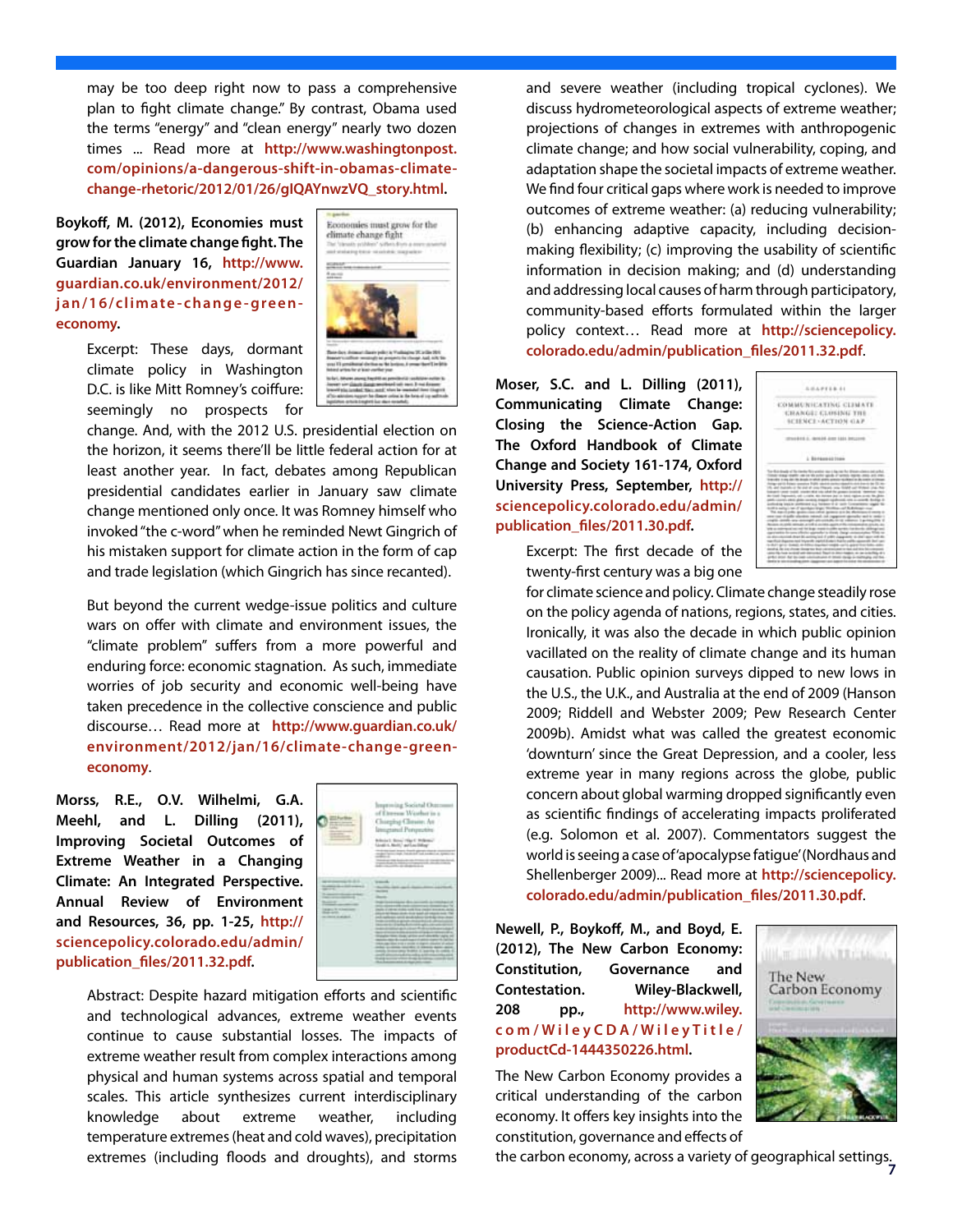**Pielke, Jr., R. A. (2011), Lessons of the L'Aquila Lawsuit. Bridges 31, October, http://www.ostina.org/content/ view/5928/1534.**

> Excerpt: In 1997 the city of Grand Forks, North Dakota, saw devastating flooding that caused billions of dollars in damage. Remarkably, that spring flood could be seen coming for months in advance, since the rising



waters were the consequence of melting snow that had accumulated over the winter. Yet, even with the ability to anticipate the record flood crest long in advance, the community was taken by surprise by the flood, with some residents having to evacuate in the middle of the night as rising waters threatened their homes.

Following the disaster, I was a member of the U.S. National Weather Service team sent to investigate the production and use of forecasts where something had obviously gone badly wrong. The lessons from that experience can help to shed some light on the current situation in L'Aquila, Italy, where seven officials are currently embroiled in a lawsuit brought by the affected community over statements the officials had made prior to the deadly earthquake in April, 2009… Read more at **http://www.ostina.org/content/ view/5928/1534.**

**Pielke, Jr., R. A. (2011), Innovation Policy Lessons of the Vasa. Bridges 32, December, http://www.ostina. org/content/view/6150/1560.**

> Excerpt: On a chilly day in Stockholm last month, I visited the Vasa museum (http://vasamuseet. se/en). Situated on the waterfront, the museum holds a sailing ship that sank in the Stockholm harbor



on its maiden voyage in 1628. The ship had barely made it a kilometer from the dock that fateful August day, when it began to roll, letting water into its open cannon ports and then quickly sinking to the bottom. The Vasa took with it the lives of about 40 people and only the top of its tallest mast was left above water. The ship was raised in 1961, and in 1990 was moved to its current location in a giant building that holds the restored ship in its entirety.

The Vasa was to be a technological marvel of its day, during a period when "international competitiveness" had a familiar meaning. Based on the perception that Sweden was losing ground in the race for naval technology, particularly to neighboring Denmark, Swedish King Gustav II Adolph (better known in English as Gustavus Adolphus)

had commissioned the bigger and better-armed Vasa. As I explored the museum that day, I couldn't help but think that the tragedy of the Vasa and its fate since that day more than 380 years ago hold lessons for how we think about contemporary innovation policies… Read more at **http://www.ostina.org/content/view/6150/1560.**

**Pielke, Jr., R. A. (2011), Politics is about acting alike, not thinking alike. Bulletin of the Atomic Scientists, Published December 15 2011, http://thebulletin.org/web-edition/ roundtables/when-politiciansdistort-science#rt8959.**



Roger has his final installment in the Roundtable with Robert Socolow and Randy Olson at the Bulletin of the

Atomic Scientists. The subject is how scientists should react "When Politicians Distort Science."

Excerpt: I'd like to return to discussing Socolow's central claim that science is under attack and needs defending from the anti-science brigades.

In short, I find the evidence for such a claim sorely lacking. In these cynical times, science is among the few institutions in society that is held in high regard. (Others include the military and first responders to disasters.) The most recent survey of public attitudes about science by the National Science Foundation found that 84 percent of Americans expressed support for government funding of basic research, and Americans have more favorable attitudes toward the promise of science and technology for our future than do Europeans. Further, Americans ranked scientists higher in prestige than 23 other occupations (and at a level similar to firefighters), a view that has remained virtually unchanged in the 35 years that the NSF has conducted its surveys.

These data hardly show an institution under attack or even a loss of support for science. Yet Socolow warns ominously that "an age of darkness could lie ahead" and worries about the "alienation of large segments of the public from the scientific enterprise." I have a hard time making sense of such general expressions of extreme concern, which are by no means unique to our exchange… Read more at **http://thebulletin.org/web-edition/roundtables/whenpoliticians-distort-science#rt8959.**

See also Roger's blog post on the roundtable discussion: http://rogerpielkejr.blogspot.com/2011/12/conclusion-ofroundtable-at-bulletin-of.html.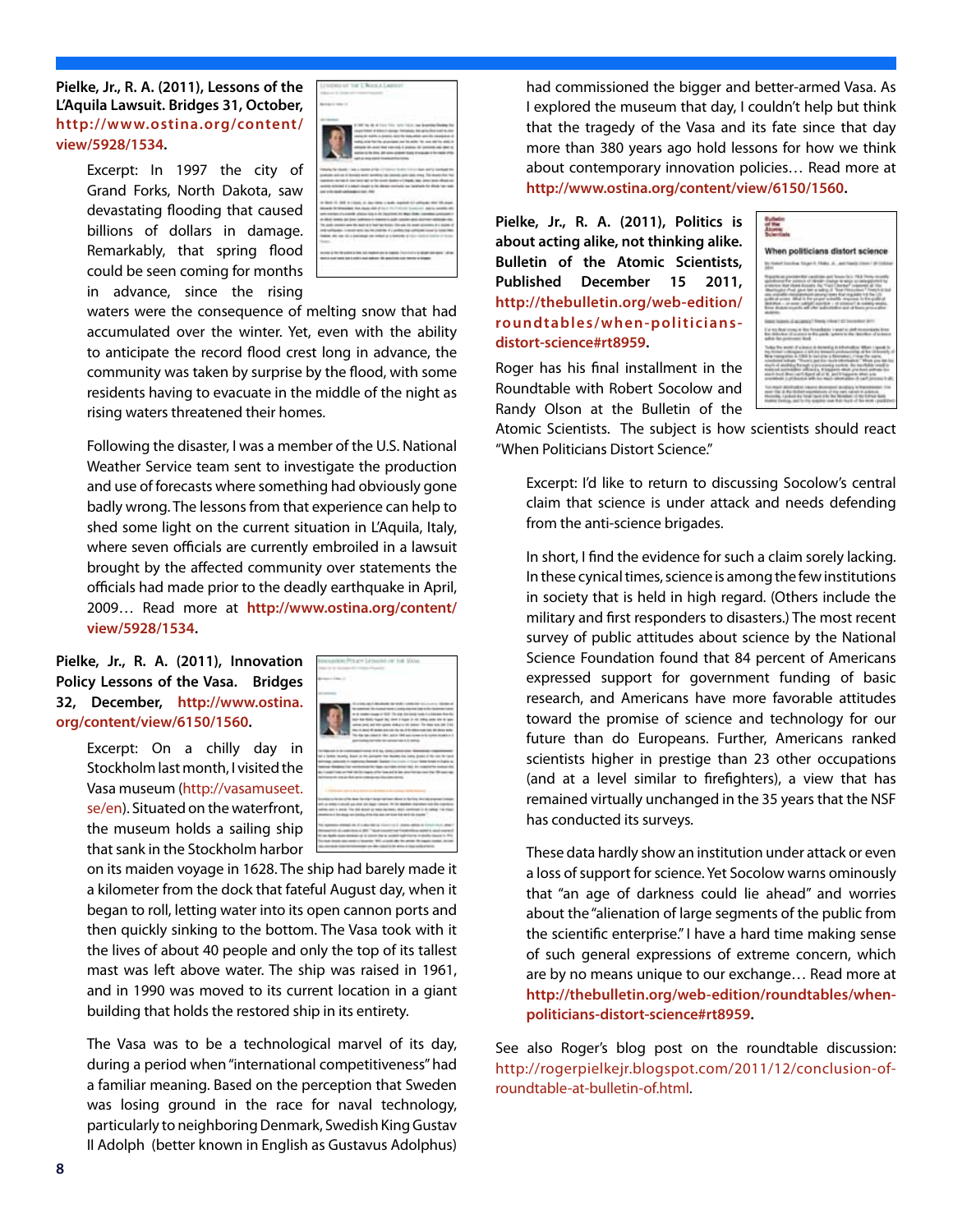## **PUBLICATIONS Praise for Center Publications**

#### **Max Boykoff's New Book "Who Speaks for the Climate?"**

Max Boykoff published his new book 'Who Speaks for the Climate?' in November. It was highlighted in the December issue of CU Connections: http://connections. cu.edu/people/assistant-professorasks-%E2%80%98who-speaks-for-theclimate%E2%80%99 as well as CU's Arts &



Sciences Magazine: http://artsandsciences.colorado.edu/ magazine/2011/12/who-speaks-for-the-climate-2. The book

**SAVE THE DATE: September 27, 2012 CSTPR 10th Anniversary**

**On Thursday, September 27 we will celebrate**<br>CSTPR's 10th anniversary. This all-day event<br>will feature three debates, a panel discussion<br>by our alumni about life after CSTPP a recention and a CSTPR's 10th anniversary. This all-day event will feature three debates, a panel discussion by our alumni about life after CSTPR, a reception, and a prominent keynote speaker. Additional details will be provided in the next newsletter.



The Climate Fix

has been selected as one of Scotsman Environmental Books of the Year: http://www.scotsman.com/the-scotsman/books/ scotsman\_books\_of\_the\_year\_environment\_1\_1990525.

**ABC News Blog Praises Roger Pielke, Jr.'s The Climate Fix**

Sean Sublette, a broadcast meteorologist at ABC News 13 in Virginia, gave a positive review of Roger Pielke's book The Climate Fix on his station's Weather Expert's blog, http:// www.wset.com/story/15110376/a-morerealistic-approach-to-climate-science.

## **CENTER EVENTS CSTPR Spring 2012 NOONTIME SEMINAR SERIES**

**SPRING 2012 SERIES MONDAYS 12:00 - 1:00 PM Going to Extremes: Science and Social Response**

All talks will be held in the CSTPR Conference room on the CU Boulder campus (unless otherwise noted \*) from 12:00 - 1:00 PM. Free and open to the public.



More Info: http://sciencepolicy.colorado.edu/news/ seminars\_spring2012.html. Join our mailing list at http:// sciencepolicy.colorado.edu/news/center\_talks.html to receive notices of upcoming talks and presentations.

#### **March 5 at 12:00 PM**

#### **Climate Change Adaptation in Alaska: Who is Doing What?** Location: CSTPR Conference Room

by Sarah Trainor, Alaska Center for Climate Assessment and Policy, University of Alaska Fairbanks

#### **March 12 at 12:00 PM Characterizing, Creating and Governing Florida's Hurricane Risk** Location: CSTPR Conference Room by Jessica Weinkle, CU Environmental Studies Program **9**

**\* March 19, 2012 at 12:00 PM Panel Discussion - A Hard Look at 'Srex': The IPCC Special Report on Extremes** Location: IBS Building, Room 155A Panel Convenor: William Travis, Center for Science and Technology Policy Research, University of Colorado

#### **April 2 at 12:00 PM**

**Making Climate Change Local: High-Resolution Downscaling of Extreme Precipitation Projections in the Colorado Front Range** Location: CSTPR Conference Room by Kelly Mahoney, Earth System Research Laboratory, NOAA

#### **\* April 9 at 12:00 PM**

**Wag the Dog: Ethics, Accuracy and Impact of the Science of Extremes in Political Debates**

Location: CIRES Auditorium by Roger Pielke, Jr., Center for Science and Technology Policy Research, University of Colorado Boulder

#### **April 30 at 12:00 PM at 12:00 PM**

**Challenges in Attribution of Weather and Climate Extremes** Location: CSTPR Conference Room by Randall M. Dole, Earth System Research Laboratory, NOAA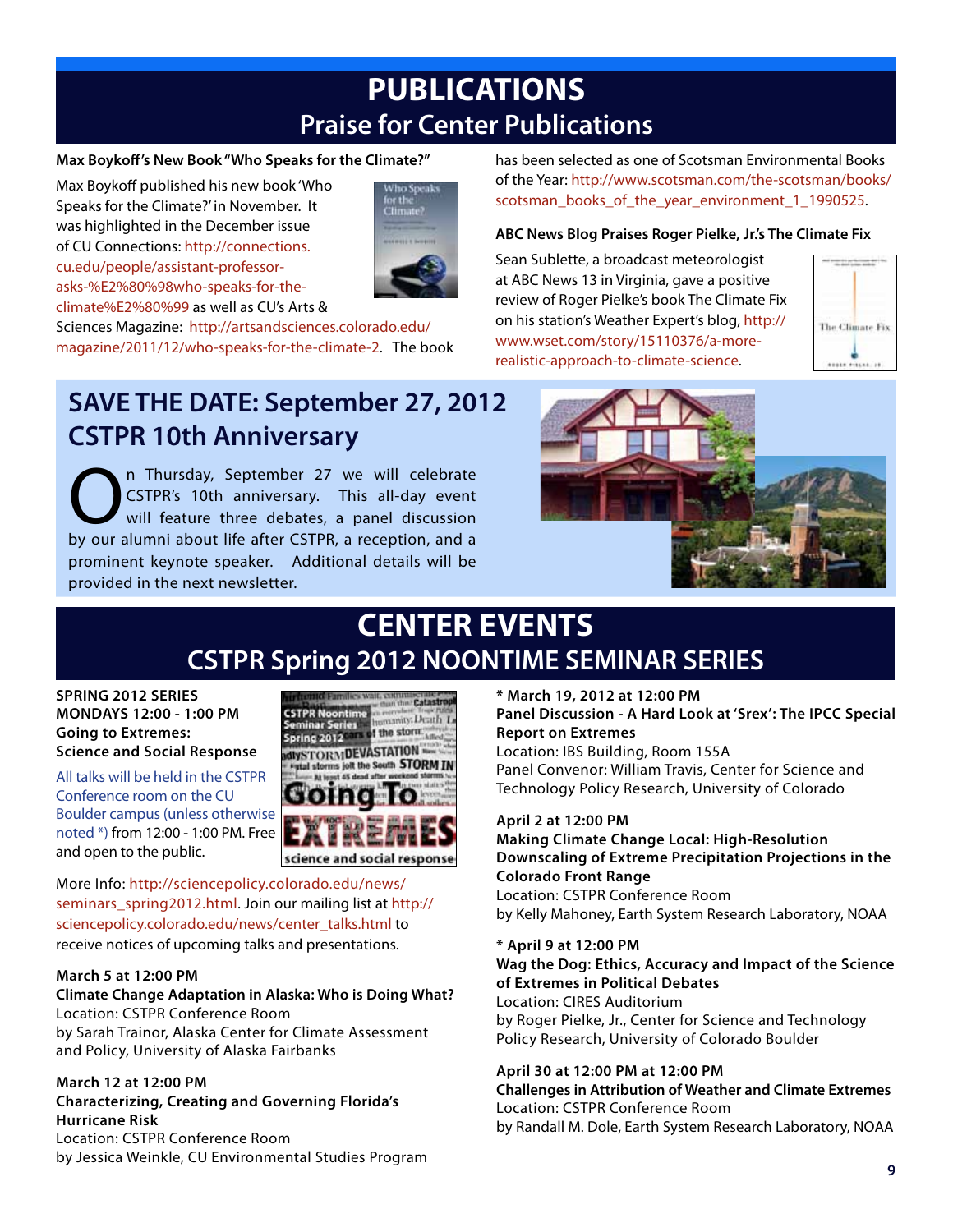### **Center Faculty Presentations**

#### **Roger Pielke, Jr.**

On February 7, 2012 Roger Pielke, Jr. gave a talk at the The Lowy Institute for International Policy in Sydney, Australia on "Scientists in Policy and Politics".

On February 2, 2012 Roger Pielke, Jr. gave a talk at Australian National University on his book The Climate Fix: What Scientists and Politicians Won't Tell You About Global Warming.

On November 21, 2011 Roger Pielke, Jr. participated in a workshop titled "Democratising Expertise in Theory and Practice: Exploring Knowledge Gaps and New Research Ideas" at Linköping University's Centre for Climate Science and Policy Research. Roger moderated a discussion on "Knowledge gaps, new research ideas".

On October 24, 2011 Roger Pielke, Jr. gave a lecture at the University of Colorado's Computational Optical Sensing and Imaging on "Scientists in Policy and Politics".

#### **Max Boykoff**

On March 2, 2012 Max Boykoff was on KGNU's Booktalk program speaking about his 2011 book Who Speaks for Climate? Making Sense of Media Reporting on Climate Change.

On February 8, 2012 Max Boykoff had a book signing event at the Boulder Book Store for his 2011 book Who Speaks for Climate? Making Sense of Media Reporting on Climate Change.

On November 25, Max Boykoff participated in a forum on Climate Change Communication in Mexico City. Max was part of a panel discussion on "Climate change in the media: problems and best practices."

On November 14, Max Boykoff gave a lecture at University of Miami's Abess Center for Ecosystem.



*Max Boykoff at the Boulder Book Store, February 8, 2011*

On October 6, Max Boykoff attended the Institute for Public Policy Research Media Leaders and Climate Change Round Table 2 Meeting in London. He gave a talk on "The impact of UK and US media coverage on awareness, understanding and political responses around climate change."

## **CENTER EVENTS ENVS Spring 2012 Colloquium Series**

OQUIUM 2012 Managing Towards Sustainability

one scientist, one humanist. one policy expert, one topic... not your ordinary talk **SPRING 2012** 

#### **SPRING 2012 SERIES 3:30 - 5:30 PM**

#### **Managing Towards Sustainability**

#### **(upcoming talks)**

Environmental problems are interdisciplinary by nature. They jump fences. They cross boundaries. They

don't respect borders. So what happens when you mix three scholars from different backgrounds and ask them to comment on one topic? Join us and see.

Sponsored by the Environmental Studies Program at the University of Colorado at Boulder and the Center for Science and Technology Policy Research

More Info: http://sciencepolicy.colorado.edu/news/ envs-colloquium.html. Join our mailing list at http:// sciencepolicy.colorado.edu/news/center\_talks.html to receive notices of upcoming talks and presentations.

#### **April 25 at 3:30 PM**

**Managing \$30 Billion for Sustainability: Tracking, Evaluating and Improving 'Fast Start' Climate Change Finance**

by J. Timmons Roberts, Center for Environmental Studies, Sociology and Environmental Studies, Brown University Location: CIRES Auditorium

Commentators: Ashwin Ravikumar, Environmental Studies, University of Colorado Boulder

Carol Wessman, Environmental Studies & Ecology and Evolutionary Biology, University of Colorado Boulder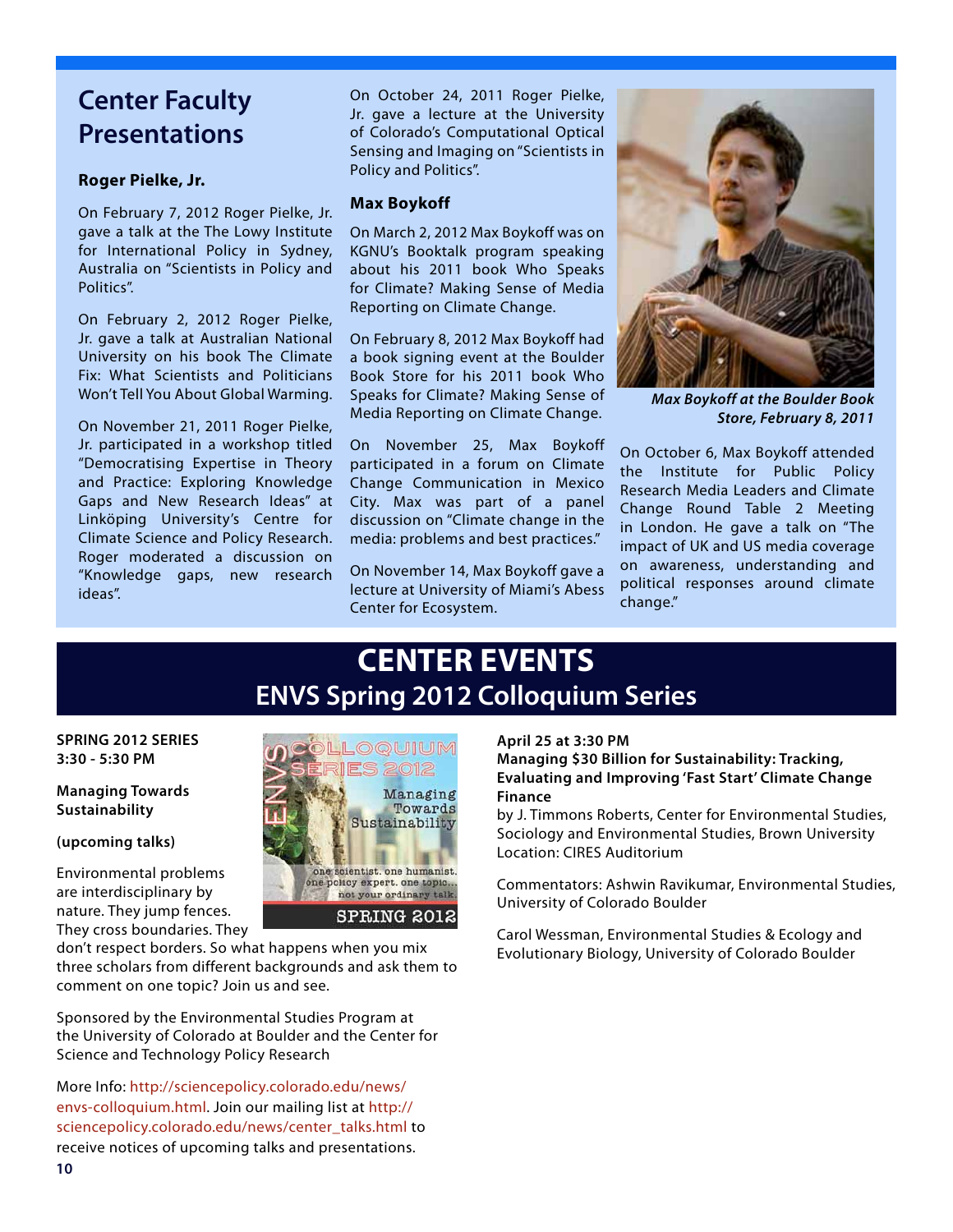## **S&T NEWS**

#### **GORDON RESEARCH SEMINAR ON SCIENCE & TECHNOLOGY POLICY**

The Gordon Research Seminar<br>
on Science & Technology<br>
Policy is a unique forum for<br>
praduate students post-docs and on Science & Technology Policy is a unique forum for graduate students, post-docs, and other scientists with comparable levels of experience and education to present and exchange new data and cutting edge ideas. We invite abstract submissions for presentations and posters by scholars and practitioners in: economics, science and engineering, science and technology policy, and science and technology studies.

The theme of the 2012 meeting is "The International Context of Science and Technology Policy". The keynote will discuss conflict, cooperation, collaboration and competition in science and technology policy. We hope (but do not require) that the presentations and posters will raise questions such as:

- Which international institutions, multinational corporations, and non-governmental organizations are demonstrating promising results in collaborative efforts to address global health issues?
- How has international conflict co-produced energy regimes and security?
- Is science and technology policy for energy shaped by an intense competition and/or mutual collaboration between national programs striving towards the Green Economy?



- How does the interest in Global Climate Change affect other global issues and their policy solutions?
- How do multilateral policies shape cooperation around issues of energy, health, and the environment?
- How is civil society implicated in these processes of conflict, cooperation, collaboration and competition?

While covering broad themes of health, energy, and the environment, this particular conference is encouraging junior scholars to examine the international implications of their policy case studies and theory. This seminar will include a career panel of recent graduates who have gone into science and technology policy research or practice.

For more information or to submit your application, please go to the Gordon Research Seminar for Science

and Technology Policy 2012 website: http://www.grc.org/programs. aspx?year=2012&program=grs\_scipol.

**CSTPR STP Certificate Student Awarded the 2012 Emerging Public Policy Leadership Award from the American Institute of Biological Sciences (AIBS)**

ida Beninson, a<br>student enrolled<br>in the Center's<br>Graduate Certificate ida Beninson, a student enrolled in the Center's Program in Science & Technology Policy, has been awarded the 2012 AIBS



Emerging Public Policy Leadership Award. Lida Beninson is a Ph.D. candidate in Integrative Physiology at the University of Colorado Boulder... Read more at **http://www.aibs.org/ public-policy/news/2012\_emerging\_ public\_policy\_leaders.html#031950.**



### **NEW CSTPR VIDEO**

Roger Pielke, Jr. gives a lecture entitled 'The Climate Fix' at The Australian National University on February 2, 2012. This talk was presented by the HC Coombs Policy Forum.

http://www.youtube.com/watch?feature=player\_ embedded&v=6TMrzZqnIPE

Check it out!